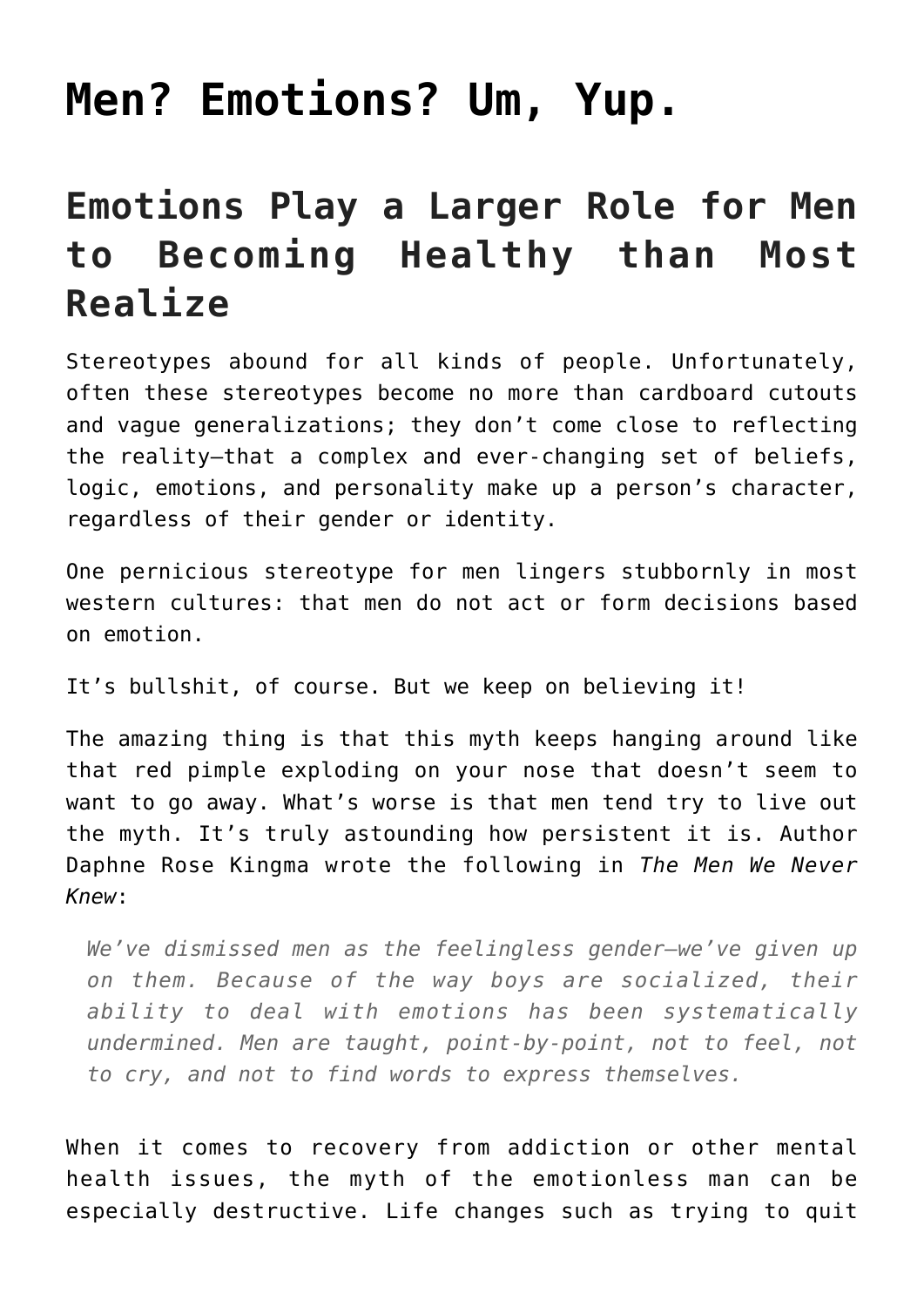[painkillers](https://www.workithealth.com/opiate-treatment-ann-arbor/) are no piece of cake; most will fail if they go at it alone. And the more frustrating it becomes for men, the more pain, shame, and anger they'll bottle up inside. Nine times out of ten, they'll fail and revert back to using.

Here are three big points at the role emotions play for men when they're trying to become healthy.

## **Emotions Prevent Men From Honestly Dealing With Their Addiction**

The fact is that men possess the same wide scope of emotions as women and every other human being on the planet. Because certain stereotypically "feminine" emotions like sadness, shame, or vulnerability may be repressed, men will convert these feelings into more socially acceptable "male" emotions like anger, pride or simply by clamming up.

It's well known that parents, friends or other relatives of the person abusing alcohol or drugs have to deal with their own turmoil. Many times their own [emotions get in the way of](https://www.workithealth.com/blog/7-emotions-that-keep-us-from-confronting-loved-ones-about-addiction) [confronting a loved one about addiction](https://www.workithealth.com/blog/7-emotions-that-keep-us-from-confronting-loved-ones-about-addiction). However, the men suffering from an addiction may not realize that their own emotions are hijacking their brain. Their emotions get in the way, too, of seeking a healthier lifestyle.

What ends up happening is that instead of dealing with the deeper emotional issues, some men will respond defensively when confronted about their problem. Others will bury the emotions deeper and refuge to address the truth of the situation. Men conclude that they are "just this way" and that "they can handle their liquor or drug use."

## **Emotional Repression May Manifest Itself in Physical Ailments for Men**

Stuffing all those feelings way down is hard work! Are you the type of guy who gets frequent headaches or backaches? It's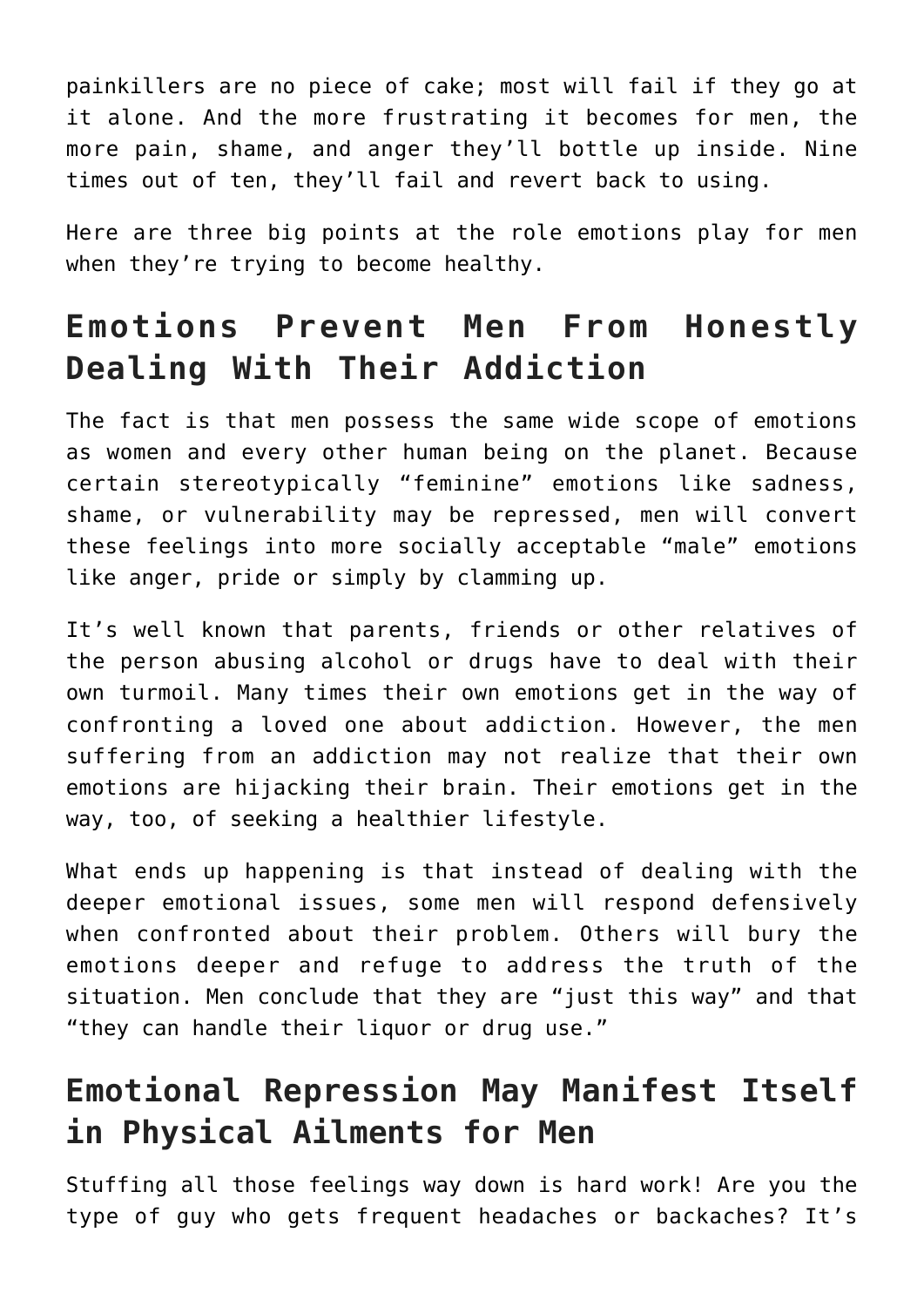possible that these physical manifestations arise not out of heavy lifting or looking at a computer screen too long. Emotional repression frequently gets "converted" to simply feeling like crap.

The double-whammy for men is that if they do reach out, socially it can mean that others will react adversely—society doesn't like men to talk about their fears, vulnerabilities or weaknesses.

What does this mean for the guys struggling with an addiction or other mental health issues? They'll end up reacting with the "most logical" decision that worked for them in the past—they'll continue to abuse their drug or drink of choice.

And the whole vicious cycle continues. Fortunately, [there is a](https://www.workithealth.com/workit-coach/) [solution.](https://www.workithealth.com/workit-coach/)

### **Emotional Training & Support: Not as Scary as You Might Think**

Learning to live in recovery doesn't mean that all men have to become fuzzy, furry, emotional kitty cats. What it does mean is that men need to see that they are not weak or failures by addressing the deeper emotional realities in their lives.

Asking for help when a heroin or painkiller addiction gets way out of control is not failure; it's wisdom!

Reaching out for advice from a [coach or other professionally](https://www.workithealth.com/workit-coach/)[trained addiction expert](https://www.workithealth.com/workit-coach/) when your drinking has you spiraling is not weak; it takes incredible strength, in fact.

Finally, realizing also that many, many other men have already had to address their emotional lives is comforting. The way has been paved by [heroes and other inspirational guys.](https://www.workithealth.com/blog/addiction-recovery-interview-one-rep-marv) You can do this! And your emotions are getting in the way. No, just the opposite—they're guiding you to become a more authentic, whole human being.